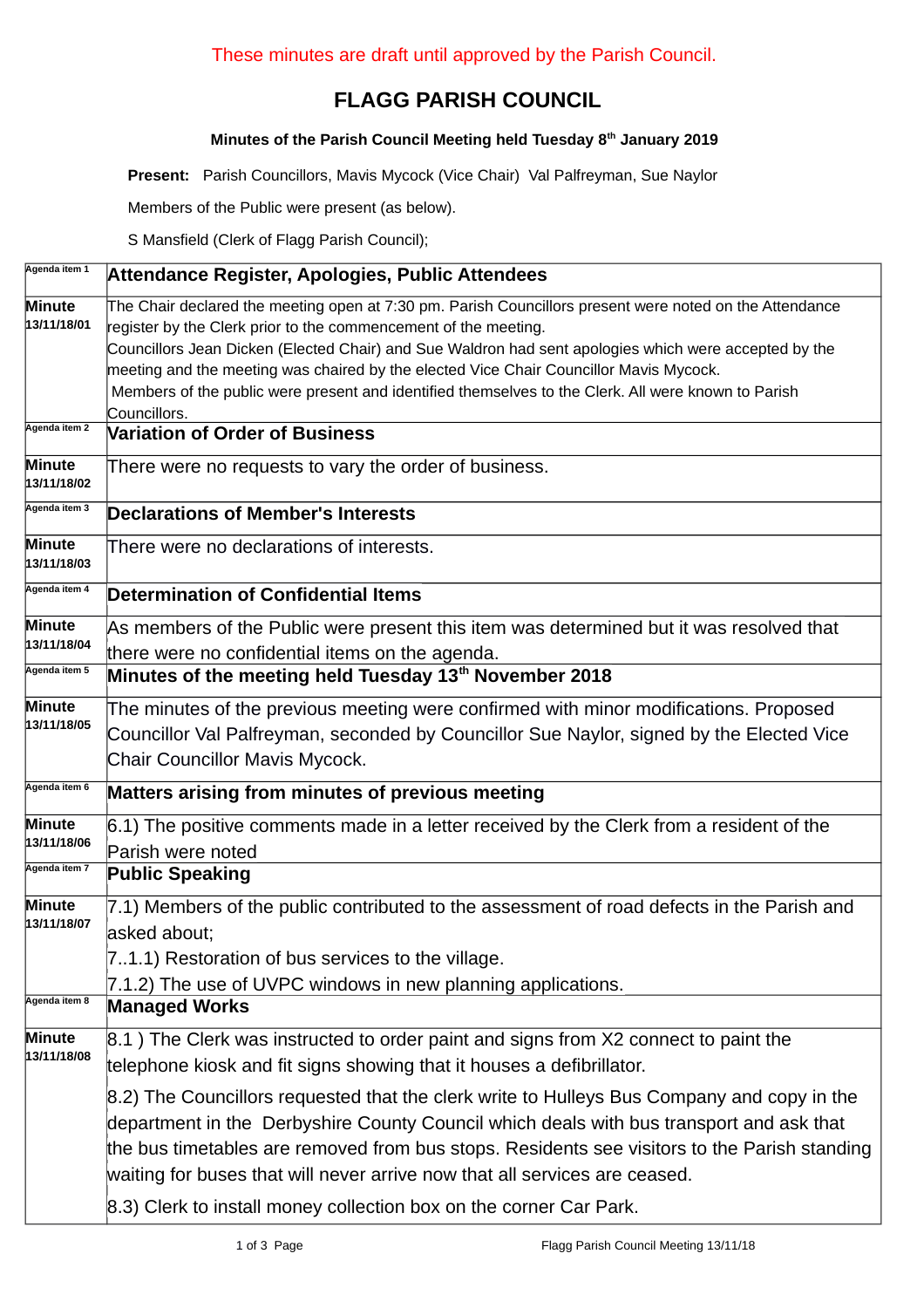## These minutes are draft until approved by the Parish Council.

|                              | 8.4) The Clerk was requested to send a letter of thanks to Mr W. Naylor for the Christmas<br>Tree and speak with Mr Alan Butterwick before next meeting.                                                                                                                                                                                                                                                                                                                                                                                                                                                                                                                                                                                                   |        |                       |  |                                                                                   |               |  |
|------------------------------|------------------------------------------------------------------------------------------------------------------------------------------------------------------------------------------------------------------------------------------------------------------------------------------------------------------------------------------------------------------------------------------------------------------------------------------------------------------------------------------------------------------------------------------------------------------------------------------------------------------------------------------------------------------------------------------------------------------------------------------------------------|--------|-----------------------|--|-----------------------------------------------------------------------------------|---------------|--|
| Agenda item 9                | <b>Reporting of Highway Defects</b>                                                                                                                                                                                                                                                                                                                                                                                                                                                                                                                                                                                                                                                                                                                        |        |                       |  |                                                                                   |               |  |
| <b>Minute</b><br>13/11/18/09 | 9.1) The Clerk was requested to report the collapsed road near Hubberdale Farm once<br>again. There have been signs erected near the collapsed area warning drivers but no repairs<br>have been commenced.                                                                                                                                                                                                                                                                                                                                                                                                                                                                                                                                                 |        |                       |  |                                                                                   |               |  |
|                              | 9.2) There is also an area of road surface damage near the nursery school.                                                                                                                                                                                                                                                                                                                                                                                                                                                                                                                                                                                                                                                                                 |        |                       |  |                                                                                   |               |  |
|                              | 9.3) Where waste pipes have been laid at Junction of Pasture Lane and Main Road                                                                                                                                                                                                                                                                                                                                                                                                                                                                                                                                                                                                                                                                            |        |                       |  |                                                                                   |               |  |
|                              | 9.4) Lane to Monyash is still not done.                                                                                                                                                                                                                                                                                                                                                                                                                                                                                                                                                                                                                                                                                                                    |        |                       |  |                                                                                   |               |  |
| Agenda item 10               | <b>Policies and Procedures.</b>                                                                                                                                                                                                                                                                                                                                                                                                                                                                                                                                                                                                                                                                                                                            |        |                       |  |                                                                                   |               |  |
| <b>Minute</b><br>13/11/18/10 | $ 10.1\rangle$ The budget for 2019/2020 was agreed and it was agreed that the precept to be<br>requested from Derbyshire Dales District Council would remain the same as the previous<br>year at £1500                                                                                                                                                                                                                                                                                                                                                                                                                                                                                                                                                     |        |                       |  |                                                                                   |               |  |
| Agenda item 11               | <b>Planning</b>                                                                                                                                                                                                                                                                                                                                                                                                                                                                                                                                                                                                                                                                                                                                            |        |                       |  |                                                                                   |               |  |
| <b>Minute</b><br>13/11/18/11 | Planning:<br>$ 11.1\rangle$ No new planning applications had been received.                                                                                                                                                                                                                                                                                                                                                                                                                                                                                                                                                                                                                                                                                |        |                       |  |                                                                                   |               |  |
| Agenda item 12               | <b>Chair's Announcements</b>                                                                                                                                                                                                                                                                                                                                                                                                                                                                                                                                                                                                                                                                                                                               |        |                       |  |                                                                                   |               |  |
| <b>Minute</b><br>13/11/18/12 | 12.1) The Chair requested that the Clerk make the St Thomas Dale Robert Dale Charity<br>payments this month.                                                                                                                                                                                                                                                                                                                                                                                                                                                                                                                                                                                                                                               |        |                       |  |                                                                                   |               |  |
| Agenda item 13               | <b>Updates from the Clerk including Correspondence Received</b>                                                                                                                                                                                                                                                                                                                                                                                                                                                                                                                                                                                                                                                                                            |        |                       |  |                                                                                   |               |  |
| <b>Minute</b><br>13/11/18/13 | 13.1) The Clerk had calculated the sum available for distribution to make cash amounts<br>available for persons entitled to receive payments from the St. Thomas' Day Robert Dale<br>Charity; Names of those 8 persons are not being published here for privacy and security<br>reasons. However, the names are available to Parish Councillors and auditors and will be<br>made available to any resident of the Parish of Flagg who requests the information in writing<br>from the Clerk. If any resident of the parish believes that they are entitled to receive<br>payments and have not been contacted by the end of the financial year (31 <sup>st</sup> March) they<br>should contact the Chair of the Parish Council and make their claim known. |        |                       |  |                                                                                   |               |  |
| Agenda item 14               | <b>Finance</b>                                                                                                                                                                                                                                                                                                                                                                                                                                                                                                                                                                                                                                                                                                                                             |        |                       |  |                                                                                   |               |  |
| <b>Minute</b><br>13/11/18/14 | 1) Current Account balance stands at £ 3764.48 from latest bank statement at<br>5 <sup>th</sup> December 2018.<br>2) Cash Account Balance, in three sums, $£14.88 + £3.88 + £1.12 = £19.88$<br>3) The following expenditure was approved:                                                                                                                                                                                                                                                                                                                                                                                                                                                                                                                  |        |                       |  |                                                                                   |               |  |
|                              |                                                                                                                                                                                                                                                                                                                                                                                                                                                                                                                                                                                                                                                                                                                                                            | Chq No | Payee                 |  | <b>Item</b>                                                                       | <b>Amount</b> |  |
|                              |                                                                                                                                                                                                                                                                                                                                                                                                                                                                                                                                                                                                                                                                                                                                                            | 000296 | S Mansfield           |  | To cash for St Thomas Day<br>charity money £213.20 less<br>£19.88 already in cash | £193.32       |  |
|                              |                                                                                                                                                                                                                                                                                                                                                                                                                                                                                                                                                                                                                                                                                                                                                            | 000298 | <b>HMRC PAYE</b>      |  | PAYE liability to 31 <sup>st</sup> January<br>2019                                | £20.60        |  |
|                              |                                                                                                                                                                                                                                                                                                                                                                                                                                                                                                                                                                                                                                                                                                                                                            | 000299 | DM Payroll Ltd        |  | 2 <sup>nd</sup> half year payroll fee                                             | £31.50        |  |
|                              |                                                                                                                                                                                                                                                                                                                                                                                                                                                                                                                                                                                                                                                                                                                                                            | 000297 | S W Mansfield (Clerk) |  | Salary to 31 <sup>st</sup> January 2019                                           | £82.41        |  |
|                              | 4) The following income was reported by the Clerk<br>None                                                                                                                                                                                                                                                                                                                                                                                                                                                                                                                                                                                                                                                                                                  |        |                       |  |                                                                                   |               |  |